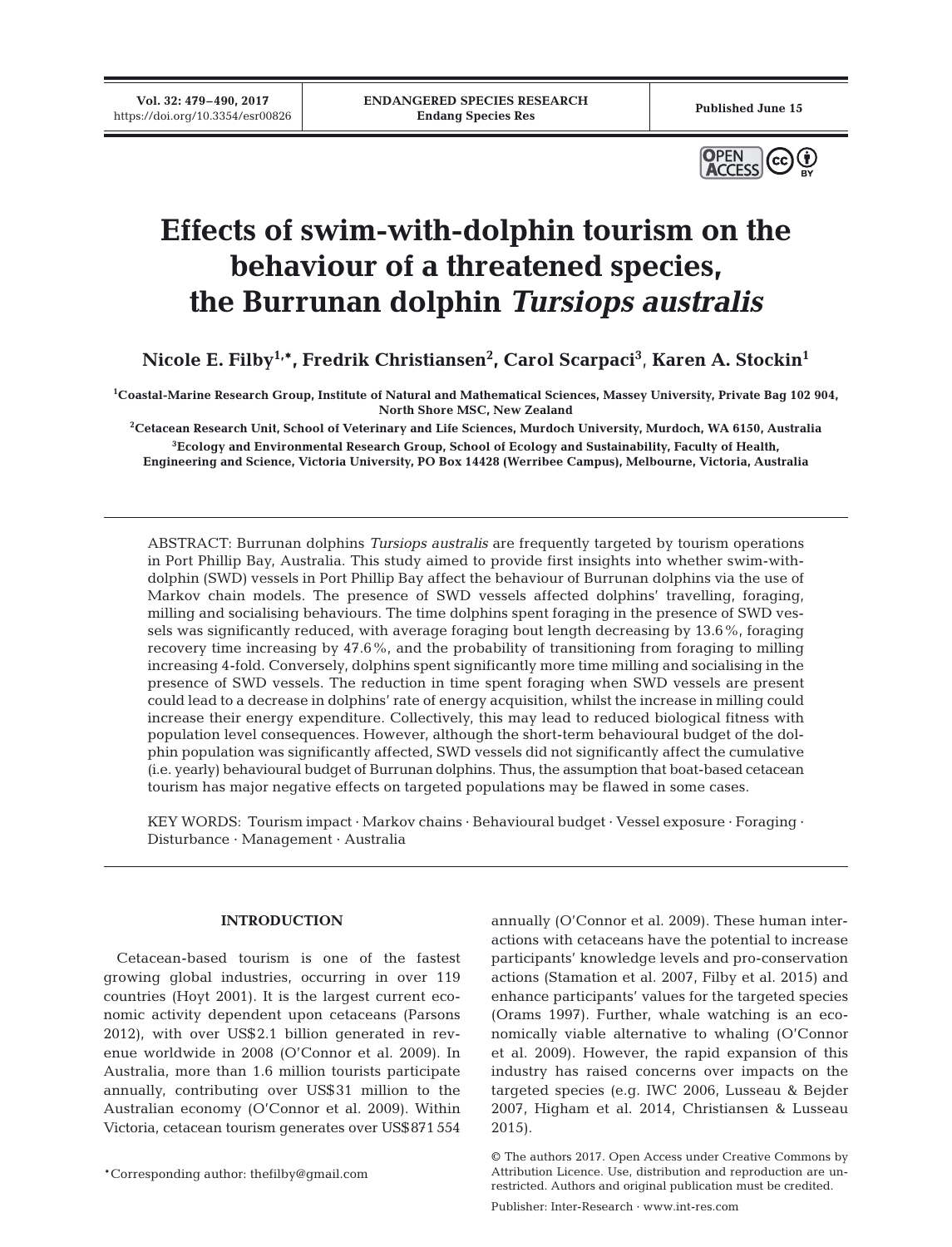Short-term responses of cetaceans to boat-based tourism include changes in behaviour (Lusseau et al. 2009, Steckenreuter et al. 2012, Christiansen et al. 2013, Meissner et al. 2015), swim speed and direction (Nowacek et al. 2001, Timmel et al. 2008, Christiansen et al. 2014), respiration and dive characteristics (Janik & Thompson 1996, Lusseau 2003b, Ng & Leung 2003, Richter et al. 2006), group cohesion (Bejder et al. 1999, Hastie et al. 2003, Tosi & Ferreira 2009), communication (Scarpaci et al. 2000a) and habitat use (Bejder et al. 1999, 2006a, Courbis & Timmel 2009). These impacts raise concerns relating to the sustainability of cetacean-based tourism, as short-term behavioural changes can have long-term population consequences (IWC 2006, Christiansen & Lusseau 2015).

Long-term exposure to boat-based tourism may affect cetaceans by increasing stress levels (Romano et al. 2004, Wright et al. 2007, 2009), increasing daily energetic costs (Williams et al. 2006, Christiansen et al. 2013, 2014), causing short-term displacement from important habitats (Bejder et al. 2006b) and/or de creasing reproductive success (Bejder 2005). However, responses vary greatly depending on the target species, the type of tourism undertaken and the location (Orams 2004, Senigaglia et al. 2016). Consequently, for many target species, the severity and extent of long-term impacts are likely underestimated, if at all known. This is of particular concern for endangered species, such as the Burrunan dolphin *Tursiops australis*.

Burrunan dolphins are endemic to Australia and are recognised as 'threatened' under the Victorian Flora and Fauna Guarantee Act (1988). Due to Burrunan dolphins being a newly described species, they are not yet listed on the IUCN Red List but will be listed as Data Deficient. The population of Burrunan dolphins in Port Phillip Bay (PPB) is considered vulnerable to extinction due to its small size (approximately 100 individuals) (Warren-Smith & Dunn 2006, Charlton-Robb et al. 2015), genetic distinctiveness (Charlton-Robb et al. 2011, 2015), restricted home range, female natal philopatry and anthropogenic chemical pollution (e.g. mercury; Monk et al. 2014). This population's vulnerability is further exacerbated by its high site fidelity in the southern coastal waters of PPB (Scarpaci et al. 2000b, 2003, 2004, Warren-Smith & Dunn 2006). This coastal distribution (Charlton-Robb et al. 2011, Filby et al. 2017) increases the risk of exposure to a number of threats, including a non-compliant commercial swim-with-dolphin (SWD) industry (Scarpaci et al. 2004, Filby et al. 2015) and vessel strikes (Dunn et al. 2001) due to the high level of commercial and recreational vessel activity in the bay. Given the aforementioned concerns, the population of Burrunan dolphins in PPB may be especially vulnerable to human disturbance.

The PPB dolphin population has been exposed to commercial SWD tourism since 1986 (Jarvis & Ingleton 2001). Currently, 3 licenced SWD operators, comprising 4 vessels, operate in the region, departing from Sorrento and Queenscliff (Fig. 1). SWD trips operate between October and May annually, with each vessel running a maximum of 2 trips daily. The SWD vessels are generally on the water from 08:30 to 18:00 h. A large number of other commercial and re creational vessels use the bay on a daily basis. On weekends, particularly during the austral summer months, there is a pronounced increase in the number of recreational vessels using PPB (Weir et al. 1996).



Fig. 1. Port Phillip Bay, Victoria, Australia, depicting Queenscliff and Sorrento, from where the swim-with-dolphin vessels depart. Built up (urban) areas encompass developed areas (i.e. any land on which buildings and/or other structures are present), construction areas and roads. Landmass areas are defined as large, continuous areas of land with no buildings present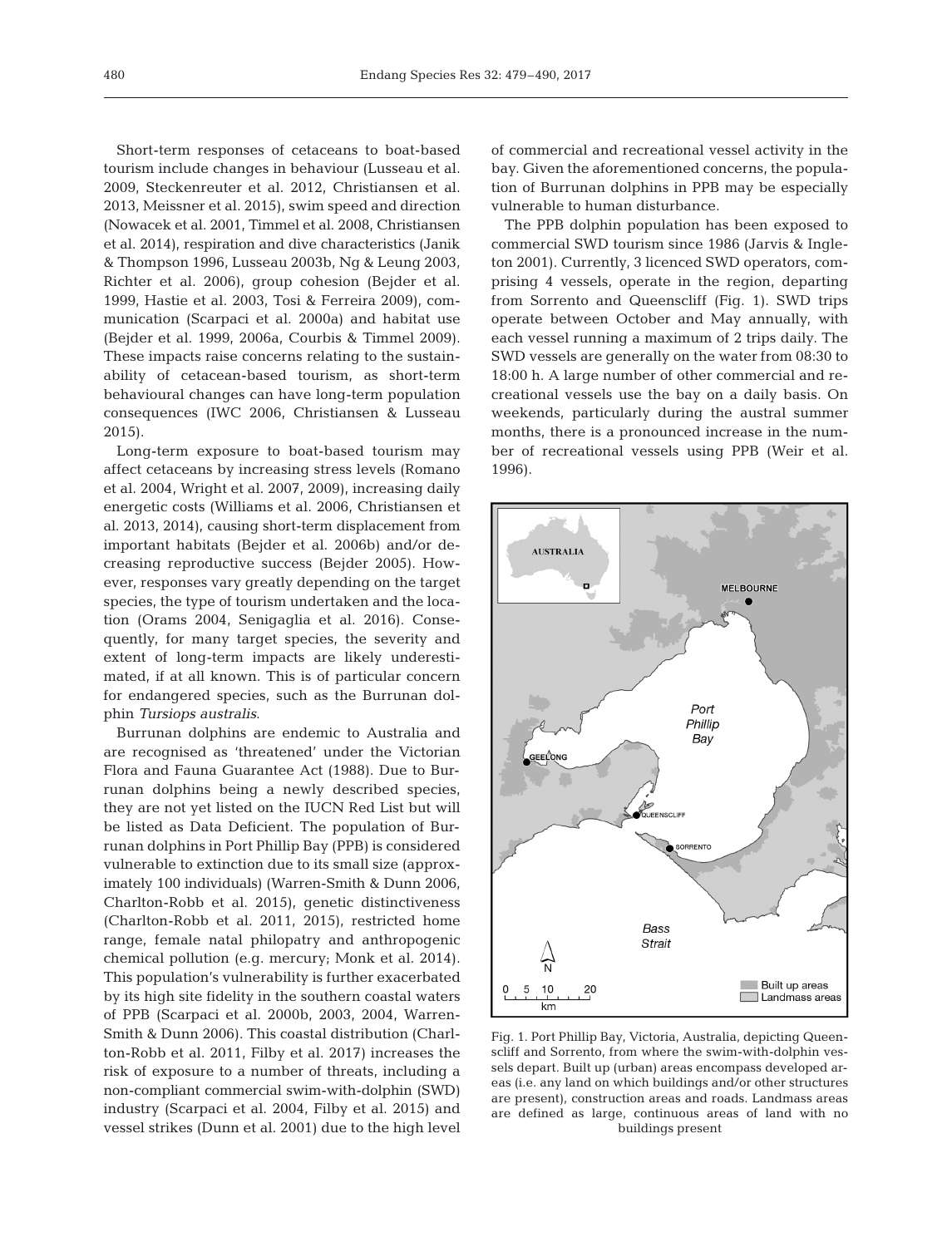Interactions with dolphins in the Australian state of Victoria are governed by the Wildlife (Marine Mammal) Regulations (2009), with specific regulations pertaining to the SWD tourism industry. The Department of Environment, Land, Water and Planning is currently the body responsible for enforcing these regulations. However, the SWD tourism industry in PPB has historically been non-compliant with regulations (Scarpaci et al. 2003, 2004, Filby et al. 2015). This behaviour negatively impacts the dolphins as well as the industry, as dolphins exhibit higher levels of avoidance to illegal approaches but approach SWD vessels more frequently when legal approaches are used (Filby et al. 2014).

Recent research has revealed that the way Burrunan dolphins respond to SWD vessel approaches in PPB has changed over time. Dolphins' responses to SWD vessels were defined as: (1) approach (i.e. >50% of a group approached the SWD vessel, repeatedly interacting with the SWD vessel and/or swimmers); (2) neutral (i.e. no apparent change in the dolphins' behaviour); and (3) avoidance (i.e.  $>50\%$  of a group changed their direction of travel away from the SWD vessel). Filby et al. (2014) documented significant in creases in approach and avoidance responses from 1998 to 2013. Thus, these dolphins likely expend greater levels of time and energy during SWD tourism interactions, with possible missed opportunities for foraging and socialising (including mating, Filby et al. 2014). This is of concern, given recent research indicating that PPB is an important foraging and nursery ground for Burrunan dolphins (Scarpaci et al. 2010, Filby et al. 2017) and that groups containing calves are those most likely to avoid SWD vessels (Filby et al. 2014).

Within the published literature to date, no studies have described the effects of SWD tourism on the be haviour of Burrunan dolphins. Understanding whether tourism activities affect the behavioural budget of the PPB population of Burrunan dolphins is of critical importance, as this threatened population interacts with a non-compliant SWD industry that operates intensively across summer months when calves are most frequently observed (Filby 2016).

The aim of this study was to assess the short-term effects of SWD vessels on the behaviour of Burrunan dolphins in PPB. Using Markov chain analyses, the effects of tourism on the dolphins' behavioural budget were assessed. Further, we aimed to determine whether disturbances caused by the SWD tourism industry affect the long-term behavioural budget of the population, by calculating the cumulative (i.e. yearly) exposure of Burrunan dolphins to SWD activities in PPB. Findings are discussed in a management context to provide tailored recommendations that can be implemented into a management framework for this population.

# **MATERIALS AND METHODS**

## **Study site**

PPB (38 $\degree$  05' S, 144 $\degree$  50' E) is situated on the southeastern coast of the state of Victoria, Australia, with the major metropolitan cities of Melbourne (37° 48' 49'' S, 144° 57' 47'' E) and Geelong (38° 09' 0'' S, 144° 21' 0'' E) bordering its coastline (Fig. 1). It is the largest bay in Victoria, covering  $1940 \text{ km}^2$ . The bay, with a maximum depth of 24 m (mean =  $13.6$  m), has an oceanic climate, supporting a diverse and dynamic ecosystem, with high biodiversity.

## **Data collection**

From November 2010 to May 2013, surveys documenting the behavioural states of Burrunan dolphin groups in PPB were conducted, using focal-group follows (Altmann 1974). A dolphin group was defined as 2 or more animals in which no individual was farther than 10 m from its nearest conspecific (Smolker et al. 1992). Data were collected from 2 observation platforms: (1) an independent research vessel, the 'Pelagia', a 6.5 m platform, powered by two 100 horsepower, 4-stroke Yamaha engines; and (2) the 'Maureen M', a 10.9 m long SWD vessel, with a 110 horsepower engine. Only data collected during surveys conducted in sea states of Beaufort 3 or less were used in the analysis.

From both observation platforms, the study area was searched non-systematically to locate dolphins. Once dolphins were detected, the research vessel changed to a slow approach speed (~2−4 knots) and manoeuvred towards the group in a consistent manner to minimise disturbance to the dolphins (Lusseau 2003a). Thus, dolphins were always approached from the side and rear (i.e. parallel approach, Scarpaci et al. 2003), with the research vessel moving in the same direction as the dolphin group. Further, rapid changes in speed, shifts of gear and change of course by the research vessel were avoided (Jensen et al. 2009, Christiansen et al. 2010). When conducting a follow, the speed of the research vessel always matched that of the slowest group member, and a distance of 50 m or more from the focal group was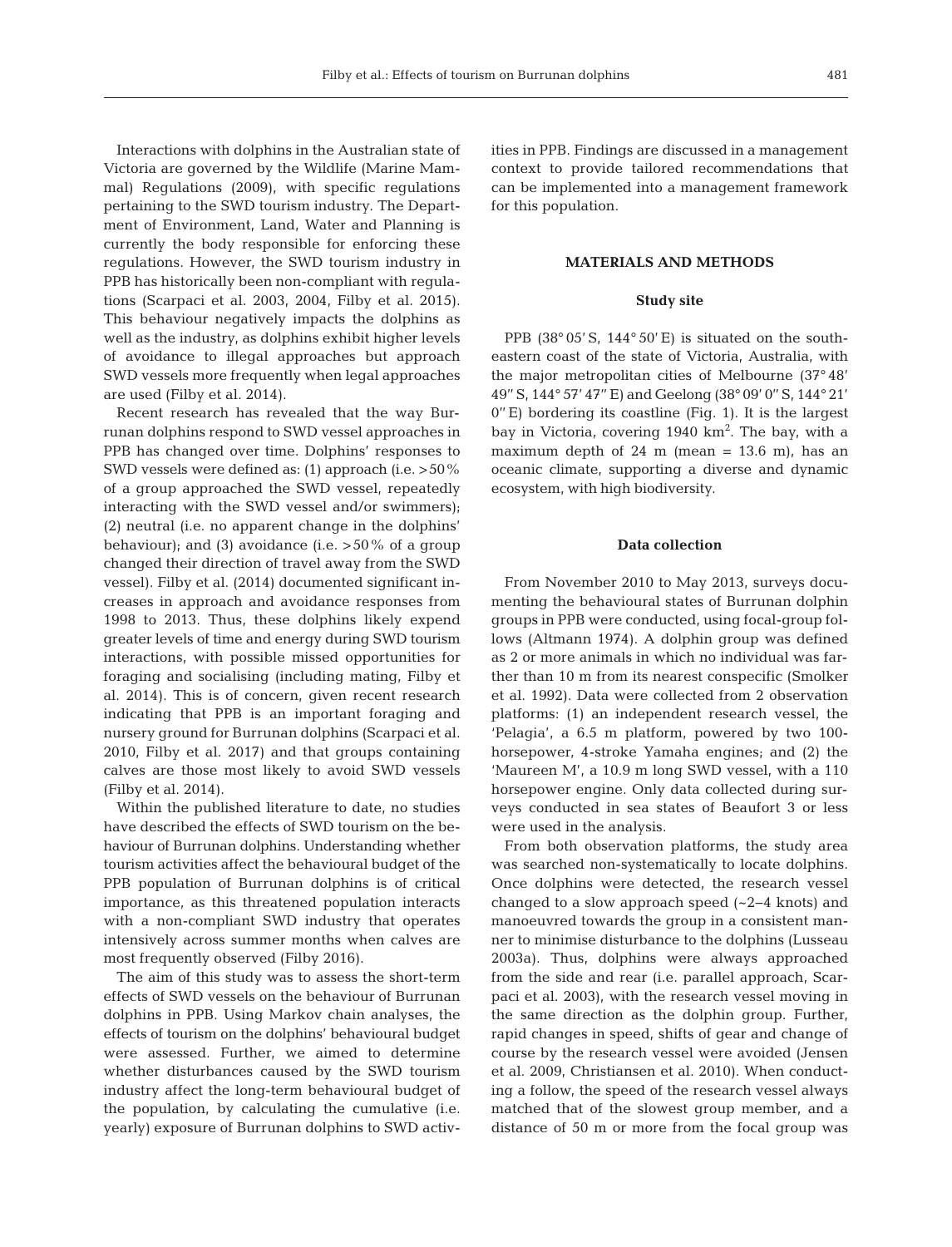always maintained. This protocol was maintained when SWD vessels were present and, thus, the state of the research vessel remained consistent in all control and impact scenarios. Consequently, any differences in observed behaviour would relate only to the presence of the SWD vessel. In contrast, SWD vessels usually approached dolphins at higher speeds and to a much closer range (<5 m). SWD vessels used 3 approach types: (1) J (SWD vessel initially travelled parallel to a group, but then moved directly in front of the group); (2) direct (SWD vessel approached directly into the middle of a group); and (3) parallel (SWD vessel approached to the side of a group; Scar paci et al. 2003, Filby et al. 2014).

During a focal follow (regardless of the observation platform), the time, behavioural data and presence/ absence of SWD vessels were recorded every 3 min using focal-group scan sampling (Altmann 1974). Five behavioural states were identified: travelling, foraging, milling, resting and socialising (Table 1). The predominant behaviour was determined as the behavioural state in which more than 50% of dolphins were involved (Stockin et al. 2008, 2009). These behavioural states were mutually exclusive and, collectively, described the entire behavioural repertoire of the dolphins observed. Burrunan dolphins live in fluid fissionfusion societies where group composition can change daily. Focal follows terminated when the weather deteriorated, animals were lost (10 min elapsed without a sighting) or when daylight hours ended.

Control scenarios were defined as observations where only the research vessel was within 300 m of the focal group (i.e. absence of any other vessels within 300 m of the focal group). Impact scenarios were observations with at least 1 SWD vessel within 300 m of the focal group. This distance of 300 m is consistent with the prescribed minimum distance for vessels approaching dolphins in the Victorian Wildlife (Marine Mammal) Regulations (2009). Distance (m) between the SWD vessel(s) and the focal group was calculated using a Yardage Pro 500 range finder (Bushnell). For analyses, scan samples up to 15 min (5 scan sampling events) after an interaction involving the presence of an SWD vessel within 300 m of the focal group were classified as impact scenarios, whereas scans greater than 15 min after an interaction involving the presence of an SWD vessel were deemed as control scenarios. Observations from the research vessel were used to collect data in both control and impact scenarios, whereas observations from aboard the SWD vessel were used only to collect data from impact scenarios. Due to the small sample size, it was not possible to test the effect of different numbers of SWD vessels on dolphin behaviour.

# **Effect of SWD vessel interactions**

## Transition probabilities

Markov chains were used to investigate the effect of SWD vessels on the behaviour of Burrunan dolphins while taking into account the temporal dependence between behavioural states (Lusseau 2003a, Christiansen et al. 2010). A first-order Markov chain was used, which estimates the transition probabilities between preceding and succeeding behavioural states. The time series of behavioural states resulting from each focal follow was first tallied into 2 contingency tables, one for control and one for impact scenarios. From the resulting matrices, the transition probability between the preceding behavioural state and the succeeding behavioural state was estimated (Lusseau 2003a, Christiansen et al. 2010). For calcu-

Table 1. Behavioural states used to assess the behavioural budget of Burrunan dolphins *Tursiops australis* in Port Phillip Bay, Victoria, Australia (modified from Shane et al. 1986, Scarpaci et al. 2010, Filby et al. 2013)

| Behavioural state | Definition                                                                                                                                                                                                                                                                    |
|-------------------|-------------------------------------------------------------------------------------------------------------------------------------------------------------------------------------------------------------------------------------------------------------------------------|
| Travelling        | Consistent and directional movement, making noticeable headway along a specific compass<br>bearing, with short, relatively constant dive intervals                                                                                                                            |
| Foraging          | Perusal, capture and/or consumption of prey, as defined by observations of 2 or more of the<br>following: erratic movements at the surface; multi-directional diving; coordinated deep diving; fish<br>chasing, and rapid circle swimming. Prey often observed at the surface |
| Milling           | Non-directional movement. Frequent changes in bearing preventing dolphins from making<br>noticeable headway in any specific direction. Individuals surfacing facing various directions                                                                                        |
| Resting           | Low activity level, with surfacing slow and more predictable than those observed in other behav-<br>ioural states. Tight groups (<1 body length between individuals) observed, with little evidence of<br>forward propulsion                                                  |
| Socialising       | Chasing, copulating, petting, rubbing, genital inspections, playing and any other physical contact<br>between individuals. Aerial behaviours such as breaching frequently observed                                                                                            |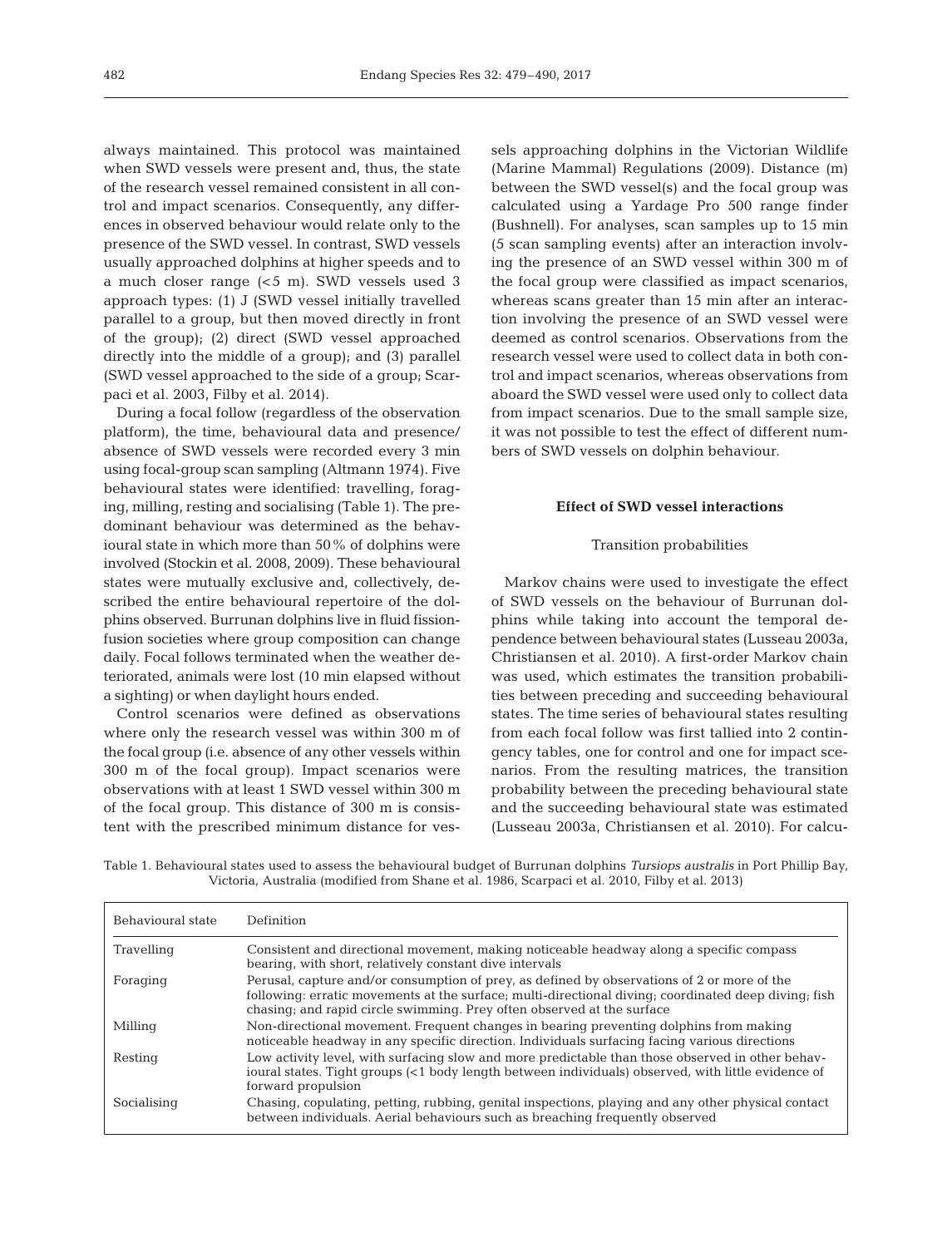lations, see the 'Transition probabilities' section in the Supplement at www.int-res.com/articles/suppl/ [n032 p479 \\_ supp. pdf](http://www.int-res.com/articles/suppl/n032p479_supp.pdf).

The overall effect of SWD vessels on the transition probabilities between behavioural states was tested by comparing the control and impact contingency tables, using a chi-squared test. The effect of SWD vessels on each specific transition probability was also examined by comparing each control transition to its corresponding impact transition, using a 2-sample test for equality of proportions with continuity correction.

## Behavioural budgets

From the contingency tables, the dolphins' behavioural budgets (i.e. the proportion of time dolphins spend in each behavioural state) were calculated in the presence and absence of SWD vessels, through eigen analysis (see Lusseau 2003a for details of ana lysis). The control and impact behavioural budgets were then compared using a chi-squared test. In addition, the difference in proportion of each behavioural state in the presence and absence of SWD vessels was compared using 2-sample tests for equality of proportions.

## Average bout length

The average bout length (the duration of time [min] that the dolphins spent continuously in each behavioural state) of each behavioural state was calculated in the presence and absence of SWD vessels following Lusseau (2003a). For calculations see the 'Average bout length' section in the Supplement. The average bout length for each behavioural state was compared between control and impact scenarios using a *t*-test.

## Recovery time

The average time it took a dolphin group to return to a given behavioural state, i.e. the recovery time, was estimated in the presence and absence of SWD vessels (Stockin et al. 2008). For calculations see the 'Recovery time' section in the Supplement.

## SWD vessel exposure

Model simulations were run to estimate the annual exposure of individual dolphins to SWD vessels, based on the daily number of SWD trips throughout the year: winter = 0 trips  $d^{-1}$ ; spring = 3 trips  $d^{-1}$ ; summer = 6 trips  $d^{-1}$ ; and autumn = 4 trips  $d^{-1}$ . The number of dolphins in the PPB population was set at 100 (Warren-Smith & Dunn 2006, Charlton-Robb et al. 2015). The yearly frequency,  $f_{d}$  of interactions with SWD vessels for each individual dolphin, *d*, was then estimated (Christiansen et al. 2015) as:

$$
f_d = \sum_{w=1}^{W} \text{Bernoulli}(E_w)
$$
 (1)

where *W* is the total number of SWD trips in the year (i.e. 1187) and *E* is the probability of encountering an individual dolphin *d* on a given trip *w*, assumed to be 46.6% (Filby et al. 2014). The cumulative interaction time (min) with SWD vessels throughout the year was then estimated by randomly allocating a duration to each interaction,  $f_{d}$ , based on the distribution of observed encounter durations (mean = 27 min, SD = 17,  $min = 2, max = 92, n = 104$  between SWD vessels and dolphins in PPB, and summing up the result (Christiansen et al. 2015).

## Cumulative behavioural budgets

Based on the estimated exposure to SWD vessels throughout the year, the dolphins' cumulative behavioural budget was estimated (Lusseau 2003a, Christiansen et al. 2010). This budget takes into account the proportion of time that dolphins spend with SWD vessels throughout the year. By comparing the cumulative behavioural budget to the dolphins' undisturbed behavioural budget (i.e. their control budget), it is possible to measure the effect of SWD vessel inter actions on the dolphins' yearly behavioural budget. The cumulative behavioural budget was estimated following Christiansen et al. (2010) and Lusseau (2003a). For calculations see the 'Cumulative behavioural budgets' section in the Supplement.

All analyses were performed in R 3.0 (R Core Team, 2013).

# **RESULTS**

## **Field effort**

From November 2010 to May 2013, 112 h over 96 d were spent undertaking focal follows. A total of 153 (50 from onboard the research vessel and 103 from onboard the SWD vessel) independent Burrunan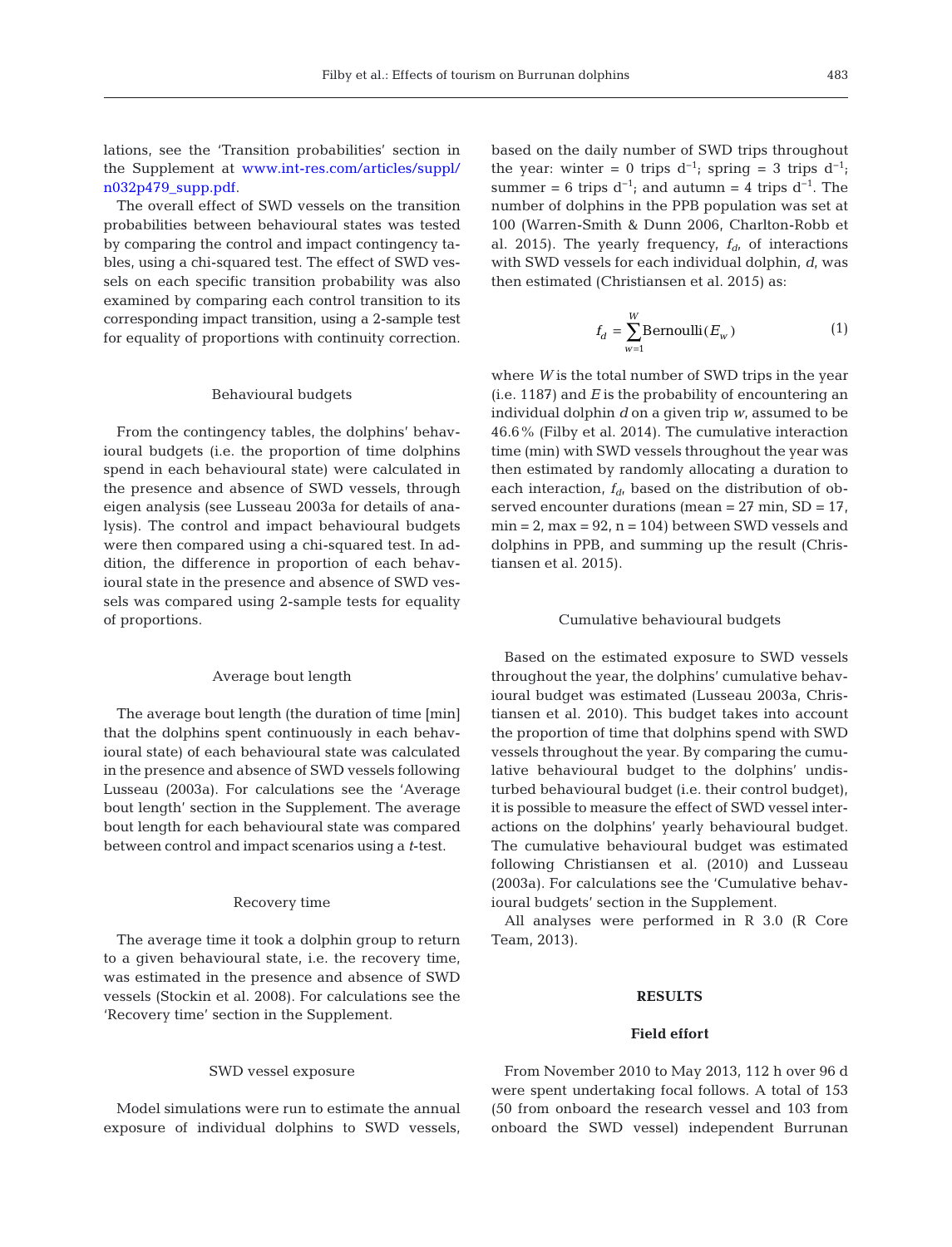dolphin groups were observed. The mean  $\pm$  SE observation time per group from the research vessel was  $80 \pm 11.2$  min (range = 2–291 min, n = 50), and 27  $\pm$ 1.7 min (range = 2−92 min, n = 103) from the SWD vessel. In total, we recorded 1912 behavioural transitions, of which 951 and 961 were control and impact transitions, respectively. Due to the small sample size  $(n =$ 65) of transitions involving 'rest', all transitions to and from this behavioural state had to be excluded from the analyses, leaving 923 (50.0%) and 924 (50.0%) behavioural transitions for control and impact scenarios, respectively. These transitions were collected over 47 control and 102 impact sequences. Control sequences (64.3 ± 9.4 min, range =  $5-251$  min) were on average 35 min longer than impact sequences (29.2  $\pm$ 1.8 min, range = 5−89 min).

## **Effect of SWD vessel interactions**

# Transition probabilities

SWD vessel interactions significantly affected the dolphins behavioural state transitions (goodness-offit test,  $\chi^2 = 116.60$ , df = 9, p < 0.001). However, observed effects were not homogenous amongst all transitions, with 4 transitions being significantly in fluenced by the presence of SWD vessels (Fig. 2). The transitions, Travelling  $\rightarrow$  Milling ( $\chi^2$  = 10.06, p = 0.002), Foraging  $\rightarrow$  Milling ( $\chi^2$  = 4.52, p = 0.033) and Socialising  $\rightarrow$  Socialising ( $\chi^2$  = 9.17, p = 0.002) all increased significantly when SWD vessels were present. Conversely, the other notable transition, Socialising  $\rightarrow$ Travelling ( $\chi^2$  = 6.03, p = 0.014), decreased significantly in the presence of SWD vessels. The magnitude of difference in transition probability was not homogenous for all transitions. Dolphins were twice as likely to start milling after being in a travel state (Travelling  $\rightarrow$  Milling: 6.9%  $\rightarrow$  12.7%) and 4 times more likely to commence milling when originally foraging in the presence of SWD vessels (Foraging  $\rightarrow$ Milling:  $2.7\% \rightarrow 9.7\%$ . Dolphins were 47.1% more likely to remain socialising (Socialising  $\rightarrow$  Socialising:  $43.1\% \rightarrow 66.4\%$  when SWD vessels were present. The probability of travelling after being in a socialising state decreased by 42.9% (Socialising  $\rightarrow$ Travelling:  $41.7\% \rightarrow 23.8\%$  in the presence of SWD vessels (Fig. 2).

# Behavioural budgets

The behavioural budget of Burrunan dolphins was significantly affected by the presence of SWD vessels (goodness-of-fit test,  $\chi^2 = 46.74$ , df = 3, p < 0.001; Fig. 3). Dolphins spent significantly more time milling



Fig. 2. Differences in transition probabilities between impact (research vessel and swim-with-dolphin vessel[s] present) and control (research vessel only) scenarios for behavioural states of Burrunan dolphins *Tursiops australis*. Vertical lines separate each preceding behavioural state, and bars represent the succeeding behavioural states (refer to legend). Transitions with a significant difference (p < 0.05) are denoted with a star. Behavioural states are defined in Table 1; TRA: travelling, FOR: foraging, MIL: milling, SOC: socialising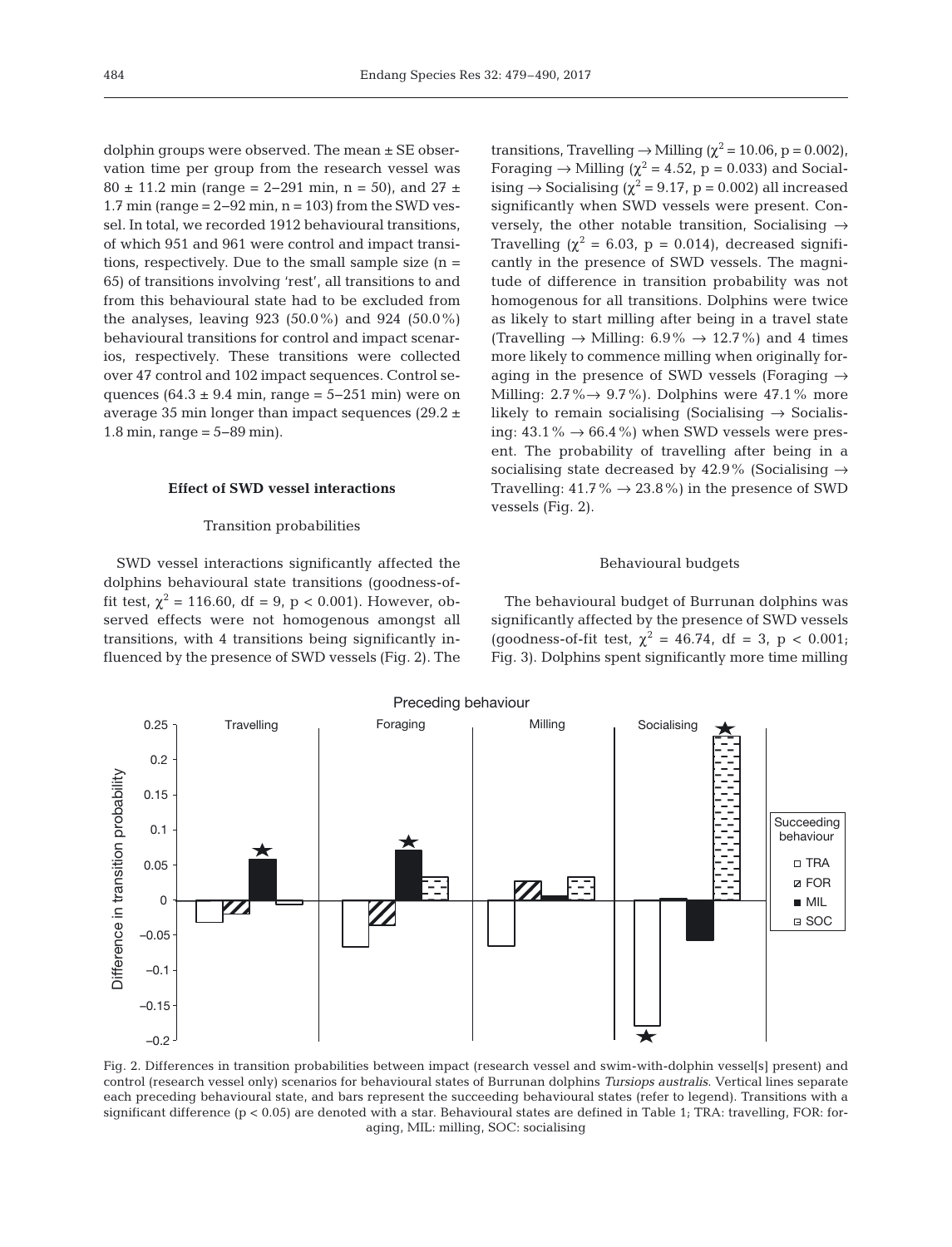

Fig. 3. Effect of swim-with-dolphin vessel interactions on the behavioural budget of Burrunan dolphins *Tursiops australis* in Port Phillip Bay, Australia. Proportion of time spent in each behavioural state during control (research vessel only present) and impact (research vessel and swim-with- dolphin vessel[s] present) scenarios. Error bars represent 95% confidence intervals. Stars indicate significant differences (p < 0.05). Behavioural states are defined in Table 1

 $(\chi^2 = 19.62, p < 0.001)$  and socialising  $(\chi^2 = 16.90, p <$ 0.001) when in the presence of SWD vessels, to the detriment of foraging ( $\chi^2$  = 8.59, p = 0.003) and travelling ( $\chi^2$  = 15.78, p < 0.001).

# Average bout length

Average bout length varied considerably between control and impact scenarios (Table 2). Average bout length for travelling dolphins decreased significantly by 16.3%, from 18 to 15 min (95% CI: 2.9−3.1 min; *t* = 43.30,  $p < 0.001$ , df = 1096) when SWD vessels were present. Bout length also decreased significantly by 13.6%, from 13 to 11 min, for foraging dolphins (95% CI: 1.5−2.1 min; *t* = 10.91, p < 0.001,

 $df = 251$ ) in the presence of SWD vessels. Furthermore, when SWD vessels were present, average bout length for socialising dolphins increased significantly by  $69.4\%$ , from 5 to 9 min (95% CI: 3.3−4.1 min; *t* = 17.06, p <  $0.001$ , df = 192).

# Recovery time

Foraging dolphins took longer to return to that behavioural state in the presence of SWD vessels, with the time required to return to foraging exTable 2. Average bout length (min) of Burrunan dolphin *Tursiops australis* behavioural states during control (research vessel only present) and impact (research vessel and swimwith-dolphin vessel[s] present) scenarios in Port Phillip Bay, Australia. Behavioural states are defined in Table 1

| Behavioural state | Control | SE.  | Impact | SE.  |
|-------------------|---------|------|--------|------|
| Travelling        | 18.40   | 0.05 | 15.40  | 0.05 |
| Foraging          | 13.24   | 0.10 | 11.44  | 0.13 |
| Milling           | 6.91    | 0.14 | 7.00   | 0.11 |
| Socialising       | 5.27    | 0.18 | 8.93   | 0.13 |

tending by 47.6%, from 21 to 31 min (Table 3). Conversely, when SWD vessels were present, there was a 46.7% reduction in the amount of time socialising dolphins took to return to that behavioural state compared to control scenarios, from 45 to 24 min (Table 3).

## SWD vessel exposure

The yearly simulated cumulative exposure to SWD vessels varied between individuals (Fig. 4A). Throughout the year, the average proportion of time individual dolphins spent with SWD vessels each day was 5.6% (range = 5.0−6.2%) or 40 min. The estimated exposure of Burrunan dolphins to SWD vessels varied throughout the year and also between individuals (Fig. 4B), as a function of seasonal variation in the number of SWD trips.

## Cumulative behavioural budgets

There was no significant effect of SWD vessels on the cumulative (i.e. yearly) behavioural budget of dolphins (goodness-of-fit test,  $χ² = 0.23$ , df = 3, p = 0.973).

Table 3. Average time (min) for Burrunan dolphins *Tursiops australis* to return to a specific behavioural state in control (research vessel only present) and impact (research vessel and swim-with-dolphin vessel[s] present) scenarios in Port Phillip Bay, Australia. Arrows indicate the direction of the effect, with the upward and downward facing arrows indicating an increase and decrease in the time (min) it takes dolphins to return to a specific behavioural state between control and impact scenarios, respectively. Behavioural states are defined in Table 1

| Behavioural | Control-behavioural | Impact-            | Impact-behavioural |
|-------------|---------------------|--------------------|--------------------|
| state       | state resumed       | control            | state resumed      |
| Travelling  | 4.57                | $\uparrow$ 0.73    | 5.30               |
| Foraging    | 21.13               | 9.90               | 31.03              |
| Milling     | 22.33               | $\downarrow$ 8.29  | 14.04              |
| Socialising | 45.09               | $\downarrow$ 20.85 | 24.24              |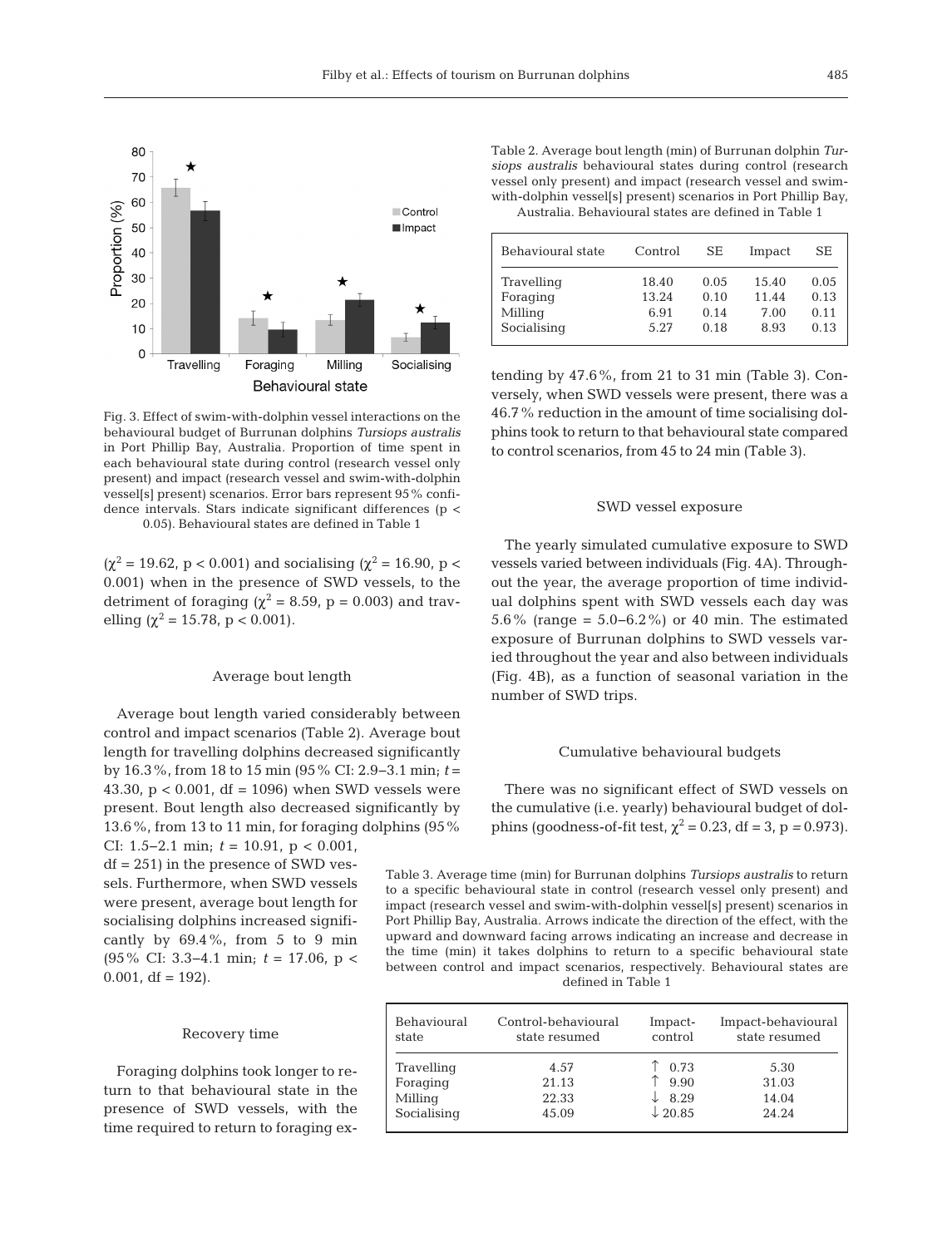

Fig. 4. (A) Yearly cumulative exposure of individual Burrunan dolphins *Tursiops australis* to swim-with-dolphin (SWD) vessels in Port Phillip Bay, Australia, measured as the percentage of time spent in the presence (<300 m) of SWD vessels. (B) Withinyear variation in time spent with SWD vessels for individual dolphins throughout the year. A cubic smoothing spline (black solid line) has been fitted to the simulated data, with degrees of freedom set to 20. No SWD trips take place in winter, so those data have been omitted. The figures are based on model simulations

# **DISCUSSION**

This study aimed to determine whether SWD vessels in PPB affect the behaviour of Burrunan dolphins. Significant short-term changes in the behaviour of Burrunan dolphins were detected as a consequence of interactions with SWD vessels. Transition analyses using Markov chains found that the presence of SWD vessels significantly affected all 4 of the behavioural states analysed. Of importance, when SWD vessels were present, the time Burrunan dolphins spent foraging was significantly reduced, with average foraging bout length decreasing, foraging recovery time increasing and the probability of transitioning from foraging to milling increasing 4-fold compared to control conditions. This decrease in time spent foraging during tourism activities could be of importance and result in a decrease in energy acquisition (Christiansen et al. 2013). Disruptions to foraging behaviour during SWD tourism interactions are likely to have greater effects on pregnant or lactating dolphins, as they have increased energetic expenses (Reddy et al. 1991, Kastelein et al. 2002). This is of concern given that Burrunan dolphin exposure to SWD vessels in PPB is greatest over the austral summer, coinciding with their peak calving season (Filby 2016).

Recent research has revealed that small groups of dolphins in PPB avoid SWD vessels significantly more frequently than larger groups (Filby et al. 2014). Given that more than half the groups encountered in PPB are small (average group size was 5 animals, Filby et al. 2017), it is unlikely that some dolphins continue to forage whilst the rest of the group interacts with SWD vessels. This may explain why foraging levels are significantly reduced in the presence of SWD vessels (Filby et al. 2017). Alternatively, specific foraging strategies within this population may result in higher susceptibility to disturbance from SWD vessels whilst foraging. Another possibility is that SWD vessels may disperse the dolphins' prey, or cause dolphins to miss prey due to engine noise (Bain et al. 2014). In both scenarios, dolphins discontinue foraging in the presence of SWD vessels and mill or socialise instead.

Using the same data, Filby et al. (2014) reported that in 39% of observations, SWD vessels illegally approached and manoeuvred through a group of dolphins. On such occasions, it is highly probable that animals within the group would become separated, their communication efficiency would be affected by the underwater engine noise, and prey, if present, would scatter (Scarpaci et al. 2000a, Williams et al. 2006, Jensen et al. 2009, Guerra et al. 2014). For each of these scenarios, it would take time for individuals within the group to re-establish contact, thus potentially explaining the significant increase in foraging recovery time for dolphins in the presence of SWD vessels that was detected in the present study, especially if dolphins were foraging cooperatively. Further, the close proximity of SWD vessels to foraging groups would likely interfere with foraging efficiency (Dans et al. 2008), which may partially explain the reduction in time spent foraging.

Regardless of why disruptions to foraging behaviours occur when SWD vessels are present, the likely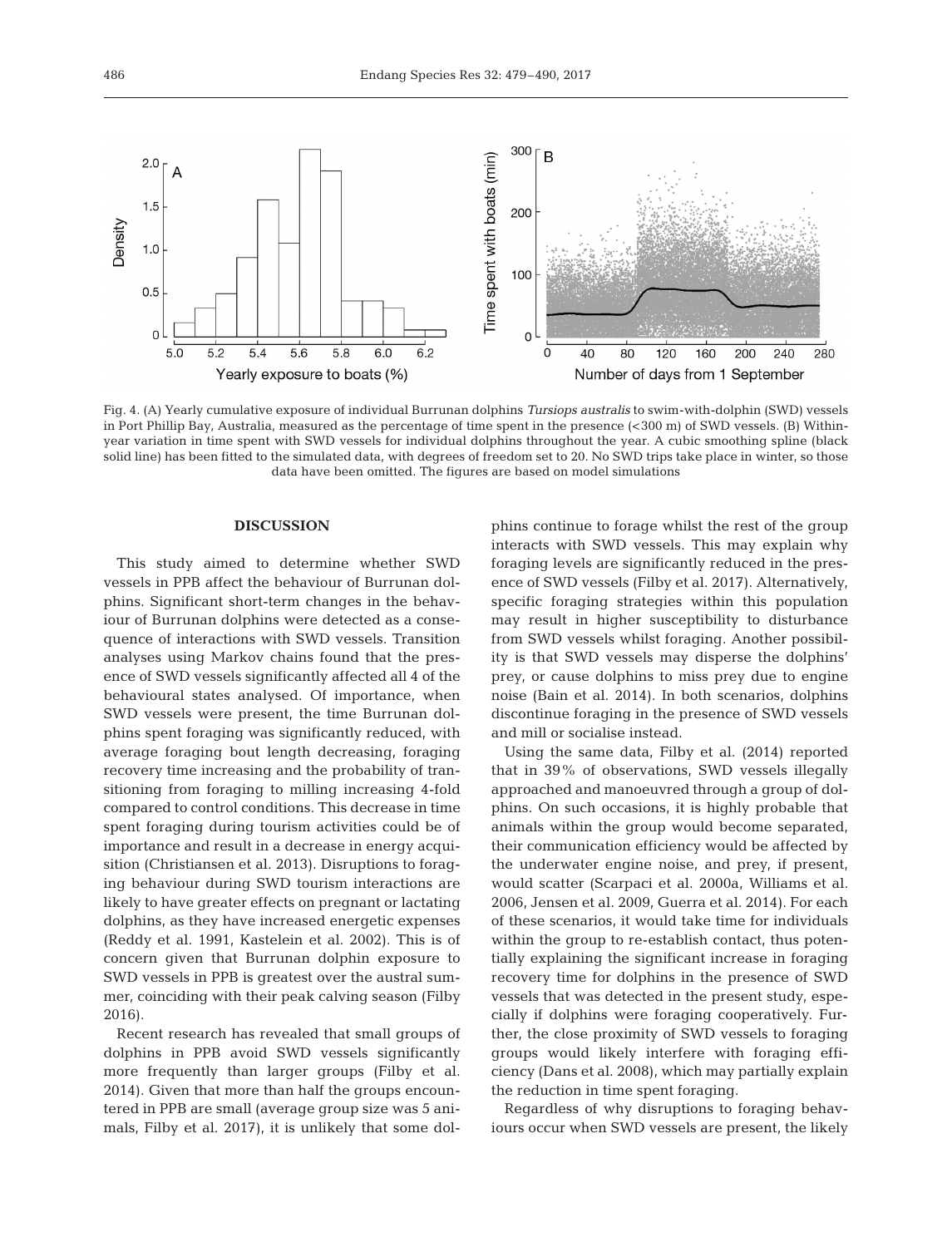consequence is a decrease in energy gain opportunities for these individuals. To reduce disruptions to foraging Burrunan dolphins, it is recommended that management should start to actively enforce compliance with regulations (i.e. issue significant fines), especially within areas highlighted as foraging hotspots (Filby et al. 2017) for Burrunan dolphins within PPB. Furthermore, it is recommended that management initiate compulsory annual training programs for owners and staff of SWD companies. This training should aim to raise awareness of all regulations pertaining to interactions with dolphins (to increase compliance levels) and how to correctly identify different dolphin behavioural states (to minimise interactions when dolphins are feeding or resting).

When SWD vessels were present, dolphins spent significantly more time milling, to the detriment of travelling and foraging. For many delphinid populations, travelling is the predominate behaviour ob served in control scenarios (Hanson & Defran 1993, Neumann 2001, Jones & Sayigh 2002, Filby et al. 2013), and this is also the case for the population of dolphins in PPB (Filby et al. 2017). Previous research suggests that dolphins often engage in 'travelling' in order to locate prey (Shane 1990, Hanson & Defran 1993, Dans et al. 2008, 2012). If this is true, then dolphins in PPB that engage in increased levels of 'milling' in the presence of SWD vessels may spend less time travelling searching for prey, which could ultimately reduce the health of the population through reduced prey consumption.

The increase in milling behaviours documented in the presence of SWD vessels could increase dolphins' energy expenditure (Christiansen et al. 2014). Collectively, when combined with the reduction in time spent foraging when SWD vessels are present, this increase in milling behaviour may lead to reduced biological fitness with population level consequences (Christiansen et al. 2015), as has been documented for other populations (Bejder et al. 2006a, Lusseau et al. 2006, Williams et al. 2006, Currey et al. 2009). However, results from the cumulative behavioural budget suggest that there are no long-term effects of biological significance for this population.

Socialising behaviours increased significantly in the presence of SWD vessels. Socialising bout lengths may be longer in the presence of SWD vessels if dolphins have learnt over time to use SWD vessels as a cue to find conspecifics (Martinez 2010). This is a likely scenario in PPB given that mating behaviours were frequently observed whilst dolphins were socialising around SWD vessels. Given that socialising dolphins are 'attractive' to SWD vessels because their

active surface behaviour is exciting for tourists to observe, it is likely that operators target groups that are socialising. Hence, the observed increase in socialising behaviour in the presence of SWD vessels might be a caveat from observer bias.

Although the short-term behavioural budget of the dolphin population was significantly affected, SWD vessels did not significantly affect the cumulative (i.e. yearly) behavioural budget of Burrunan dolphins, with the estimated average cumulative time that individual dolphins spent with SWD vessels each day being only 40 min. Thus, although immediate behavioural disruptions caused by SWD vessels were significant, this study reveals that it cannot always be assumed that cetacean tourism has negative effects on the targeted population (New et al. 2013, Christiansen & Lusseau 2015). Indeed, the cumulative behavioural budget results of this study suggest that the SWD tourism industry within PPB is not having long-term effects of biological significance on this small population of Burrunan dolphins, indicating that this industry may be sustainable in its present form. This conclusion would not have been reached if cumulative effects on the dolphins had not been considered. Thus, this study highlights the importance of determining cumulative exposure to vessel-induced disturbance when evaluating the effects of cetaceanswimming and/or -watching vessels on a targeted population (Christiansen & Lusseau 2015, Christiansen et al. 2015).

The individual level of exposure (5.6%) of the PPB dolphins documented here is relatively low compared to exposure levels of other delphinid populations globally, which are often exposed to repeated and prolonged interactions with tourism vessels throughout daylight hours, often during most of the year (Williams et al. 2006, Timmel et al. 2008, Christiansen et al. 2010, Mustika et al. 2013, Tyne et al. 2017). The low level of exposure observed may explain the non-significant impact on the cumulative behavioural budget of dolphins in this study. Presently, the Wildlife (Marine Mammal) Regulations (2009) limit the number of SWD permits in PPB and restrict SWD operators to approaching dolphins only 5 times per trip. The cumulative impact of the SWD tourism industry on this population being non-significant may in part be due to these regulations, as they effectively limit the time SWD vessels spend with dolphins. The Wildlife (Marine Mammal) Regulations (2009) were developed based on scientific input (Scarpaci et al. 2004).

A limitation of the present study was that transitions involving the behavioural state 'rest' had to be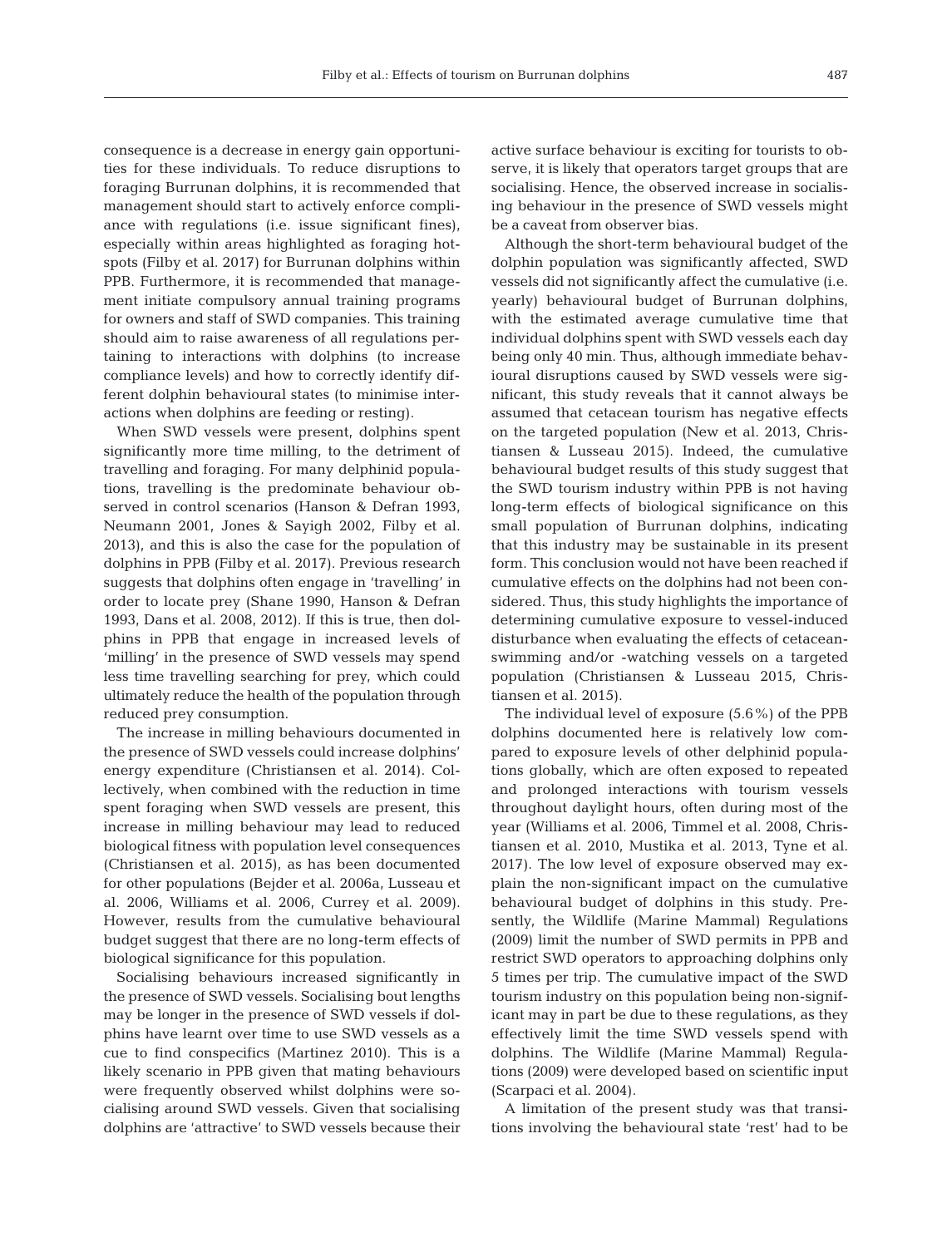excluded from the analyses due to small sample size. It could be argued that because Burrunan dolphins spend such a small proportion (1.8%, Filby et al. 2017) of their time during the day resting this is not a critical component of their daytime behavioural budget. Conversely, it could be argued that because dolphins spend such limited time resting during the day, any disturbance may be detrimental. Thus, it is recommended that future research on this population obtain a larger sample size for focal follows.

Given that the population of Burrunan dolphins in PPB is small, genetically isolated and listed as 'threatened' (Victorian Flora and Fauna Guarantee Act of 1988), it is strongly recommended that management adopt a precautionary approach, capping the number of SWD and dolphin-watching permits at its current level, until such time as biologically valid data are available for resting behaviour for Burrunan dolphins in PPB. If the intensity of boat-based dolphin tourism were to increase, the cumulative exposure levels for dolphins would subsequently increase, potentially acting as a selection force for this population by influencing the fitness of individuals that use habitats where exposure to tourism vessels is higher (Milner et al. 2007). By increasing the number of permits by even 1 vessel, significant long-term impacts on a population can occur, as was discovered in Shark Bay, Western Australia, for a population of bottlenose dolphins *(Tursiops aduncus)* (Bejder et al. 2006a). By applying the precautionary principle and instigating a moratorium, management can help ensure the on-going sustainability of the dolphin tourism industry in PPB, allowing tourists the rare experience to swim with dolphins in the wild, whilst simultaneously increasing their pro-environmental beliefs and biocentric values by implementing effective on-board education (Lück 2003, Mayes et al. 2004, Stamation et al. 2007, Wiener 2013, Filby et al. 2015).

Acknowledgements. We are very grateful to Dave Lundquist (Department of Conservation) and Anna Meissner (Massey University) for providing valuable advice on Markov chain analyses. We also thank Rod Watson, the Victorian Marine Science Consortium and Sea All Dolphin Swims who were supportive of this research. Sincere thanks go to Dane Balodis for his assistance with Fig. 1. This research was generously funded through grants to N.E.F. from the Ian Potter Foundation (no. 20120026), Norman Wettenhall Foundation, ANZ Holsworth Wildlife Foundation, Massey University and by Victoria University. This project was carried out under approval of the Victoria University Animal Ethics Committee (AEETH no. 07/09), and research permits from the Department of Sustainability and Environment (Permit nos. 10005128 and 10006282).

## LITERATURE CITED

- $\blacktriangleright$  Altmann J (1974) Observational study of behaviour: sampling methods. Behaviour 49:227-266
	- Bain DE, Williams R, Trites AW (2014) Energetic linkages between short-term and long-term effects of whalewatching disturbance on cetaceans. An example drawn from northeast Pacific resident killer whales. In: Higham J, Bejder L, Williams R (eds) Whale-watching, sustainable tourism and ecological management. Cambridge University Press, Cambridge, p 206−228
	- Bejder L (2005) Linking short and long-term effects of naturebased tourism on cetaceans. PhD thesis, Dalhousie University, Halifax, NS
- [Bejder L, Dawson SM, Harraway JA \(1999\) Responses by](https://doi.org/10.1111/j.1748-7692.1999.tb00840.x) Hector's dolphins to boats and swimmers in Porpoise Bay, New Zealand. Mar Mamm Sci 15:738-750
- [Bejder L, Samuels A, Whitehead H, Gales N and others](https://doi.org/10.1111/j.1523-1739.2006.00540.x) (2006a) Decline in relative abundance of bottlenose dolphins exposed to long-term anthropogenic disturbance. Conserv Biol 20: 1791−1798
- [Bejder L, Samuels A, Whitehead H, Gales N \(2006b\) Inter](https://doi.org/10.1016/j.anbehav.2006.04.003)preting short-term behavioural responses to disturbance within a longitudinal perspective. Anim Behav 72: 1149−1158
	- Charlton-Robb K, Gershwin L, Thompson R, Austin J, Owen K, McKechnie S (2011) A new dolphin species, the Burrunan dolphin, *Tursiops australis* sp. nov., endemic to southern Australian coastal waters. PLOS ONE 6:e24047
- [Charlton-Robb K, Taylor AC, McKechnie SW \(2015\) Popula](https://doi.org/10.1007/s10592-014-0652-6)tion genetic structure of the Burrunan dolphin (*Tursiops australis)* in coastal waters of south-eastern Australia: conservation implications. Conserv Genet 16: 195−207
- [Christiansen F, Lusseau D \(2015\) Linking behavior to vital](https://doi.org/10.1111/conl.12166) rates to measure the effects of non-lethal disturbance on wildlife. Conserv Lett 8: 424−431
- [Christiansen F, Lusseau D, Stensland E, Berggren P \(2010\)](https://doi.org/10.3354/esr00265) Effects of tourist boats on the behaviour of Indo-Pacific bottlenose dolphins off the south coast of Zanzibar. Endang Species Res 11:91-99
- [Christiansen F, Rasmussen MH, Lusseau D \(2013\) Inferring](https://doi.org/10.1093/beheco/art086) activity budgets in wild animals to estimate the consequences of disturbances. Behav Ecol 24: 1415−1425
- [Christiansen F, Rasmussen MH, Lusseau D \(2014\) Inferring](https://doi.org/10.1016/j.jembe.2014.05.014) energy expenditure from respiration rates in minke whales to measure the effects of whalewatching boat interactions. J Exp Mar Biol Ecol 459: 96−104
- [Christiansen F, Bertulli CG, Rasmussen MH, Lusseau D](https://doi.org/10.1002/jwmg.836) (2015) Estimating cumulative exposure of wildlife to nonlethal disturbance using spatially explicit capture recapture models. J Wildl Manag 79:311-324
- [Courbis S, Timmel G \(2009\) Effects of vessels and swimmers](https://doi.org/10.1111/j.1748-7692.2008.00254.x) on behavior of Hawaiian spinner dolphins (*Stenella longirostris)* in Kealake'akua, Honaunau, and Kauhako bays, Hawai'i. Mar Mamm Sci 25: 430−440
- [Currey RJ, Dawson SM, Slooten E \(2009\) An approach for](https://doi.org/10.1016/j.biocon.2009.02.036) regional threat assessment under IUCN Red List criteria that is robust to uncertainty: the Fiordland bottlenose dolphins are critically endangered. Biol Conserv 142: 1570−1579
- [Dans SL, Crespo EA, Pedraza SN, Degrati M, Garaffo GV](https://doi.org/10.3354/meps07629) (2008) Dusky dolphin and tourist interaction: effect on diurnal feeding behaviour. Mar Ecol Prog Ser 369:287-296
- [Dans SL, Degrati M, Pedraza SN, Crespo EA \(2012\) Effects](https://doi.org/10.1111/j.1523-1739.2012.01844.x) of tour boats on dolphin activity examined with sensitiv-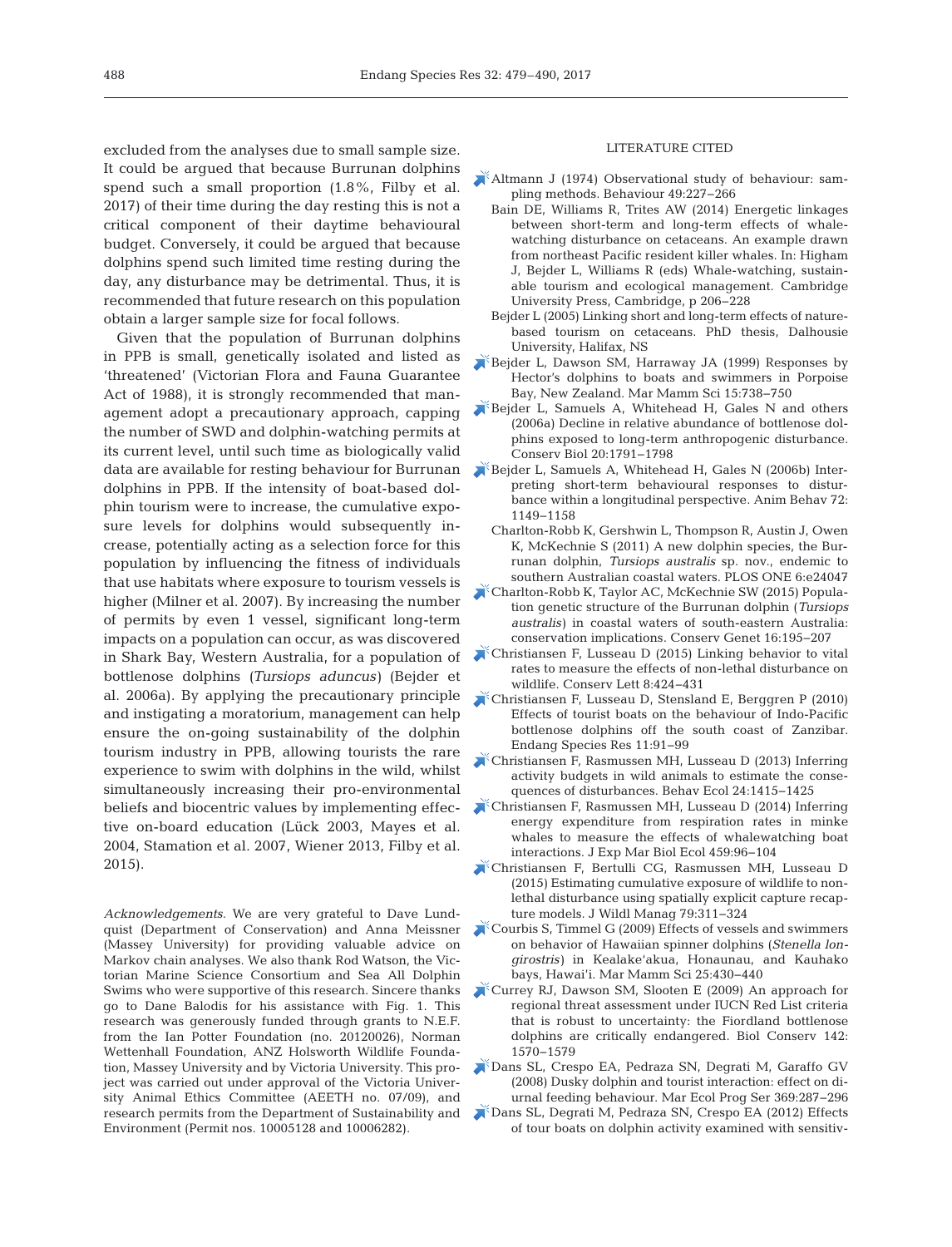ity analysis of Markov chains. Conserv Biol 26:708−716

- Dunn W, Goldsworthy A, Glencross D, Charlton K (2001) Interactions between bottlenose dolphins and tour vessels in Port Phillip Bay, Victoria. Report to the Department of Natural Resources and Environment, Victoria, for the Sustainable Dolphin Tourism Program, October 2001. DNRE, Melbourne
- Filby N (2016) Burrunan dolphin (*Tursiops australis*) tourism in Port Phillip Bay, Australia: effects, implications and management. PhD thesis, Victoria University, Melbourne
- [Filby N, Bossley M, Stockin KA \(2013\) Behaviour of free](https://doi.org/10.1071/ZO12033)ranging short-beaked common dolphins (*Delphinus del-*291−300
- [Filby N, Stockin KA, Scarpaci C \(2014\) Long-term responses](https://doi.org/10.1016/j.gecco.2014.08.006) of Burrunan dolphins (*Tursiops australis)* to swim-with dolphin tourism in Port Phillip Bay, Victoria, Australia: a population at risk. Glob Ecol Conserv 2:62–71
- [Filby N, Stockin KA, Scarpaci C \(2015\) Social science as a](https://doi.org/10.1016/j.marpol.2014.07.010) vehicle to improve dolphin-swim tour operation compliance? Mar Policy 51:40-47
- [Filby N, Stockin KA, Scarpaci C \(2017\) Can Marine Pro](https://doi.org/10.1016/j.marpol.2016.12.009)tected Areas be developed effectively without baseline data? A case study for Burrunan dolphins (*Tursiops australis)*. Mar Policy 77: 152−163
- [Guerra M, Dawson SM, Brough TE, Rayment WJ \(2014\)](https://doi.org/10.3354/esr00598) Effects of boats on the surface and acoustic behaviour of an endangered population of bottlenose dolphins. Endang Species Res 24: 221−236
	- Hanson MT, Defran RH (1993) The behaviour and feeding ecology of the Pacific coast bottlenose dolphin, *Tursiops truncatus*. Aquat Mamm 19: 127−142
- [Hastie GD, Wilson B, Tufft LH, Thompson PM \(2003\) Bottle](https://doi.org/10.1111/j.1748-7692.2003.tb01093.x)nose dolphins increase breathing synchrony in response to boat traffic. Mar Mamm Sci 19: 74−084
	- Higham J, Bejder L, Williams R (2014) Tourism, cetaceans and sustainable development. Moving beyond simple binaries and intuitive assumptions. In: Higham J, Bejder L, Williams R (eds) Whale-watching, sustainable tourism and ecological management. Cambridge University Press, Cambridge, p 1−15
	- Hoyt E (2001) Whalewatching 2001: worldwide tourism numbers, expenditures and expanding socioeconomic benefits. International Fund for Animal Welfare, Yarmouth Port, MA
	- IWC (International Whaling Commission) (2006) Report of the sub-committee on whalewatching. J Cetacean Res Manag 8(Suppl): 241-251
- [Janik VM, Thompson PM \(1996\) Changes in surfacing pat](https://doi.org/10.1111/j.1748-7692.1996.tb00073.x)terns of bottlenose dolphins in response to boat traffic. Mar Mamm Sci 12:597-602
	- Jarvis C, Ingleton S (2001) Dolphin mania: a study guide. Aust Screen Educ 28: 70−78
- [Jensen FH, Bejder L, Wahlberg M, Aguilar Soto N, Johnson](https://doi.org/10.3354/meps08204) MP, Madsen PT (2009) Vessel noise effects on delphinid communication. Mar Ecol Prog Ser 395: 161−175
- [Jones GJ, Sayigh LS \(2002\) Geographic variation in rates of](https://doi.org/10.1111/j.1748-7692.2002.tb01044.x) vocal production of free ranging bottlenose dolphins. Mar Mamm Sci 18: 374−393
- [Kastelein RA, Vaughan N, Walton S, Wiepkema PR \(2002\)](https://doi.org/10.1016/S0141-1136(01)00123-4) Food intake and body measurements of Atlantic bottlenose dolphins (*Tursiops truncatus)* in captivity. Mar Environ Res 53: 199−218
- [Lück M \(2003\) Education on marine mammal tours as agent](https://doi.org/10.1016/S0964-5691(03)00071-1) for conservation−but do tourists want to be educated?

Ocean Coast Manag 46: 943−956

- [Lusseau D \(2003a\) Effects of tour boats on the behavior of](https://doi.org/10.1111/j.1523-1739.2003.00054.x) bottlenose dolphins: using Markov chains to model anthropogenic impacts. Conserv Biol 17: 1785−1793
- [Lusseau D \(2003b\) Male and female bottlenose dolphins](https://doi.org/10.3354/meps257267) *Tursiops* spp. have different strategies to avoid interactions with tour boats in Doubtful Sound, New Zealand. Mar Ecol Prog Ser 257:267-274
	- Lusseau D, Bejder L (2007) The long-term consequences of short-term responses to disturbance experiences from whalewatching impact assessment. Int J Comp Psychol 20: 228−236
- *phis*) in Gulf St Vincent, South Australia. Aust J Zool 61: **A** [Lusseau D, Slooten L, Currey RJ \(2006\) Unsustainable dol](https://doi.org/10.3727/154427306779435184)phin-watching tourism in Fiordland, New Zealand. Tour Mar Environ 3: 173−178
	- [Lusseau D, Bain DE, Williams R, Smith JC \(2009\) Vessel traf](https://doi.org/10.3354/esr00154)fic disrupts the foraging behavior of southern resident killer whales *Orcinus orca*. Endang Species Res 6: 211−221
		- Martinez E (2010) Responses of South Island Hector's dolphins (*Cephalorhynchus hectori hectori)* to vessel activity (including tourism operations) in Akaroa Harbour, Banks Peninsula, New Zealand. PhD thesis, Massey University, Auckland
	- [Mayes G, Dyer P, Richins H \(2004\) Dolphin-human interac](https://doi.org/10.1080/11745398.2004.10600938)tion: pro-environmental attitudes, beliefs, and intended behaviours and actions of participants in interpretation programs:a pilot study. Ann Leis Res 7: 34−53
	- [Meissner AM, Christiansen F, Martinez E, Pawley MDM,](https://doi.org/10.1371/journal.pone.0116962) Orams MB, Stockin KA (2015) Behavioural effects of tourism on oceanic common dolphins, *Delphinus* sp., in New Zealand: the effects of Markov analysis variations and current tour operator compliance with regulations. PLOS ONE 10: e0116962
	- [Milner JM, Nilsen EB, Andreassen HP \(2007\) Demographic](https://doi.org/10.1111/j.1523-1739.2006.00591.x) side effects of selective hunting in ungulates and carnivores. Conserv Biol 21:36-47
	- [Monk A, Charlton-Robb K, Buddhadasa S, Thompson RM](https://doi.org/10.1371/journal.pone.0104887) (2014) Comparison of mercury contamination in live and dead dolphins from a newly described species, *Tursiops* australis. PLOS ONE 9:e104887
	- [Mustika PLK, Birtles A, Everingham Y, Marsh H \(2013\) The](https://doi.org/10.1080/09669582.2012.692881) human dimensions of wildlife tourism in a developing country: watching spinner dolphins at Lovina, Bali, Indonesia. J Sustain Tour 21: 229−251
		- Neumann DR (2001) Activity budget of free-ranging common dolphins (*Delphinus delphis)* in the northwestern Bay of Plenty, New Zealand. Aquat Mamm 27: 121−136
	- [New LF, Harwood J, Thomas L, Donovan C and others](https://doi.org/10.1111/1365-2435.12052) (2013) Modelling the biological significance of behavioural change in coastal bottlenose dolphins in response to disturbance. Funct Ecol 27: 314−322
	- $\mathbb{R}^n$  [Ng SL, Leung S \(2003\) Behavioral response of Indo-Pacific](https://doi.org/10.1016/S0141-1136(03)00041-2) humpback dolphin (*Sousa chinensis)* to vessel traffic. Mar Environ Res 56:555–567
	- [Nowacek S, Wells R, Solow A \(2001\) Short-term effects of](https://doi.org/10.1111/j.1748-7692.2001.tb01292.x) boat traffic on bottlenose dolphins, *Tursiops truncatus*, in Sarasota Bay, Florida. Mar Mamm Sci 17: 673−688
		- O'Connor S, Campbell R, Cortez H, Knowles T (2009) Whalewatching worldwide: tourism numbers, expenditures and expanding economic benefits. International Fund for Animal Welfare, Yarmouth Port, MA
	- [Orams MB \(1997\) The effectiveness of environmental edu](https://doi.org/10.1002/(SICI)1099-1603(199712)3%3A4%3C295%3A%3AAID-PTH85%3E3.0.CO%3B2-D)cation:Can we turn tourists into greenies? Prog Tour Hospitality Res 3:295-306